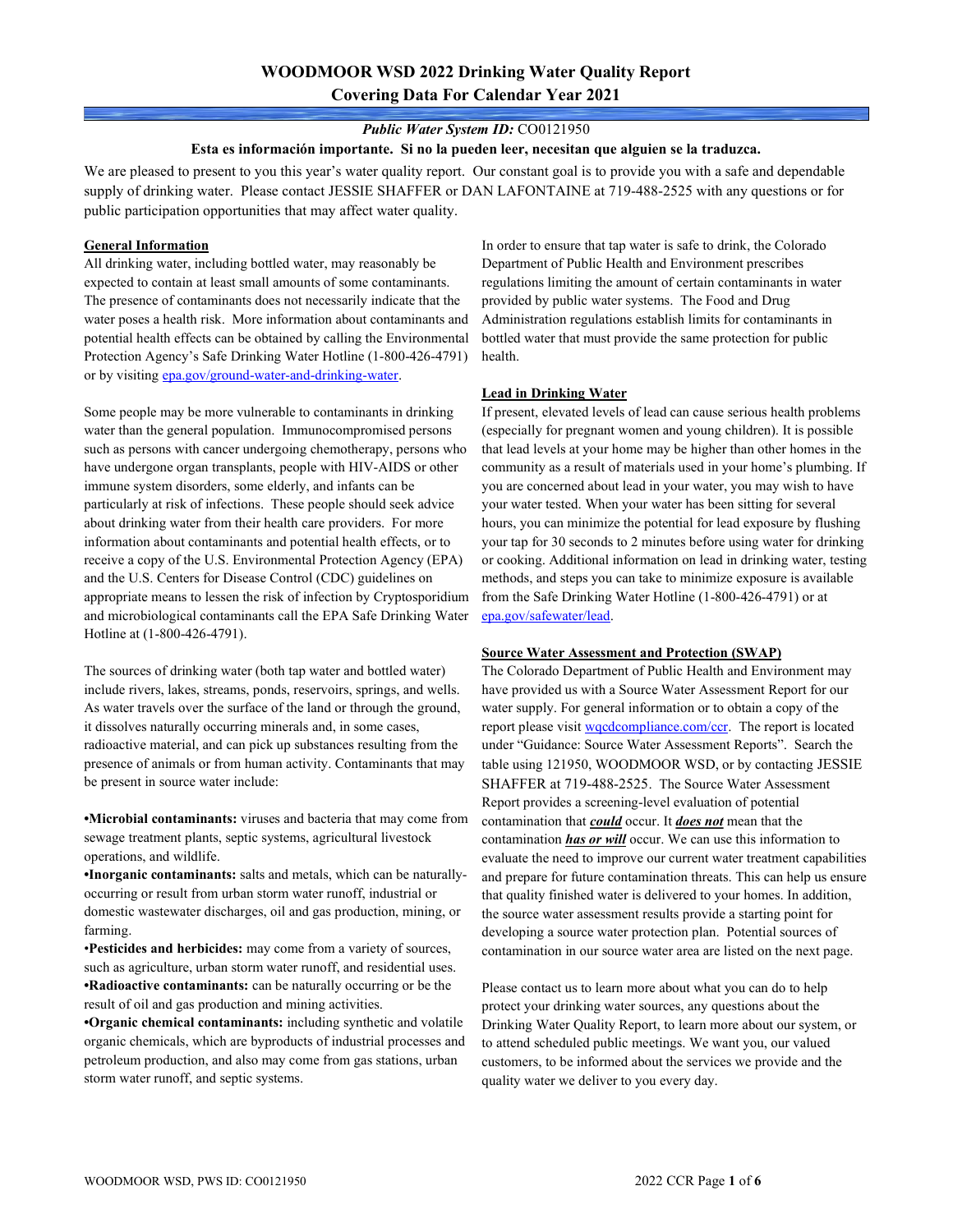# Our Water Sources

| <b>Sources (Water Type - Source Type)</b>                                                                                                                                                                                                                                                                                                                                                                                                                                                                                                                                                                                     | <b>Potential Source(s) of Contamination</b>                                                                                                                                                                                                                                                                                                                                                                                                                                 |
|-------------------------------------------------------------------------------------------------------------------------------------------------------------------------------------------------------------------------------------------------------------------------------------------------------------------------------------------------------------------------------------------------------------------------------------------------------------------------------------------------------------------------------------------------------------------------------------------------------------------------------|-----------------------------------------------------------------------------------------------------------------------------------------------------------------------------------------------------------------------------------------------------------------------------------------------------------------------------------------------------------------------------------------------------------------------------------------------------------------------------|
| NO 10 WELL (Groundwater-Well)<br>NO 11 WELL (Groundwater-Well)<br>NO 12 WELL (Groundwater-Well)<br>NO 15 WELL (Groundwater-Well)<br>NO 16 WELL (Groundwater-Well)<br>NO 17 WELL (Groundwater-Well)<br>NO 18 WELL (Groundwater-Well)<br>NO 2 WELL (Groundwater-Well)<br>NO 3 WELL (Groundwater-Well)<br>NO 6 WELL (Groundwater-Well)<br>NO 7 WELL (Groundwater-Well)<br>NO 8 WELL (Groundwater-Well)<br>NO 9 WELL (Groundwater-Well)<br><b>MONUMENT CREEK</b> (Surface Water-Intake)<br>AUGUSTA PIT (Surface Water-Intake)<br>WELL 20 (Groundwater-Well)<br>LAKE WOODMOOR (Surface Water-Intake)<br>WELL 21 (Groundwater-Well) | EPA Hazardous Waste Generators, EPA Chemical<br>Inventory/Storage Sites, EPA Toxic Release Inventory Sites,<br>Permitted Wastewater Discharge Sites, Aboveground,<br>Underground and Leaking Storage Tank Sites,<br>Existing/Abandoned Mine Sites, Other Facilities,<br>Commercial/Industrial/Transportation, Low Intensity Residential,<br>Urban Recreational Grasses, Row Crops, Fallow, Pasture / Hay,<br>Deciduous Forest, Evergreen Forest, Septic Systems, Road Miles |

# Terms and Abbreviations

- Maximum Contaminant Level (MCL) The highest level of a contaminant allowed in drinking water.
- **Treatment Technique (TT)**  $-A$  required process intended to reduce the level of a contaminant in drinking water.
- Health-Based − A violation of either a MCL or TT.
- Non-Health-Based − A violation that is not a MCL or TT.
- Action Level (AL) The concentration of a contaminant which, if exceeded, triggers treatment and other regulatory requirements.
- Maximum Residual Disinfectant Level (MRDL) The highest level of a disinfectant allowed in drinking water. There is convincing evidence that addition of a disinfectant is necessary for control of microbial contaminants.
- Maximum Contaminant Level Goal (MCLG) The level of a contaminant in drinking water below which there is no known or expected risk to health. MCLGs allow for a margin of safety.
- Maximum Residual Disinfectant Level Goal (MRDLG) The level of a drinking water disinfectant, below which there is no known or expected risk to health. MRDLGs do not reflect the benefits of the use of disinfectants to control microbial contaminants.
- Violation (No Abbreviation) − Failure to meet a Colorado Primary Drinking Water Regulation.
- Formal Enforcement Action (No Abbreviation) − Escalated action taken by the State (due to the risk to public health, or number or severity of violations) to bring a non-compliant water system back into compliance.
- Variance and Exemptions (V/E) − Department permission not to meet a MCL or treatment technique under certain conditions.
- Gross Alpha (No Abbreviation) − Gross alpha particle activity compliance value. It includes radium-226, but excludes radon 222, and uranium.
- **Picocuries per liter (pCi/L)** Measure of the radioactivity in water.
- Nephelometric Turbidity Unit (NTU) Measure of the clarity or cloudiness of water. Turbidity in excess of 5 NTU is just noticeable to the typical person.
- Compliance Value (No Abbreviation) Single or calculated value used to determine if regulatory contaminant level (e.g. MCL) is met. Examples of calculated values are the  $90<sup>th</sup>$  Percentile, Running Annual Average (RAA) and Locational Running Annual Average (LRAA).
- Average  $(x-bar)$  Typical value.
- **Range (R)**  $-$  Lowest value to the highest value.
- **Sample Size (n)**  $-$  Number or count of values (i.e. number of water samples collected).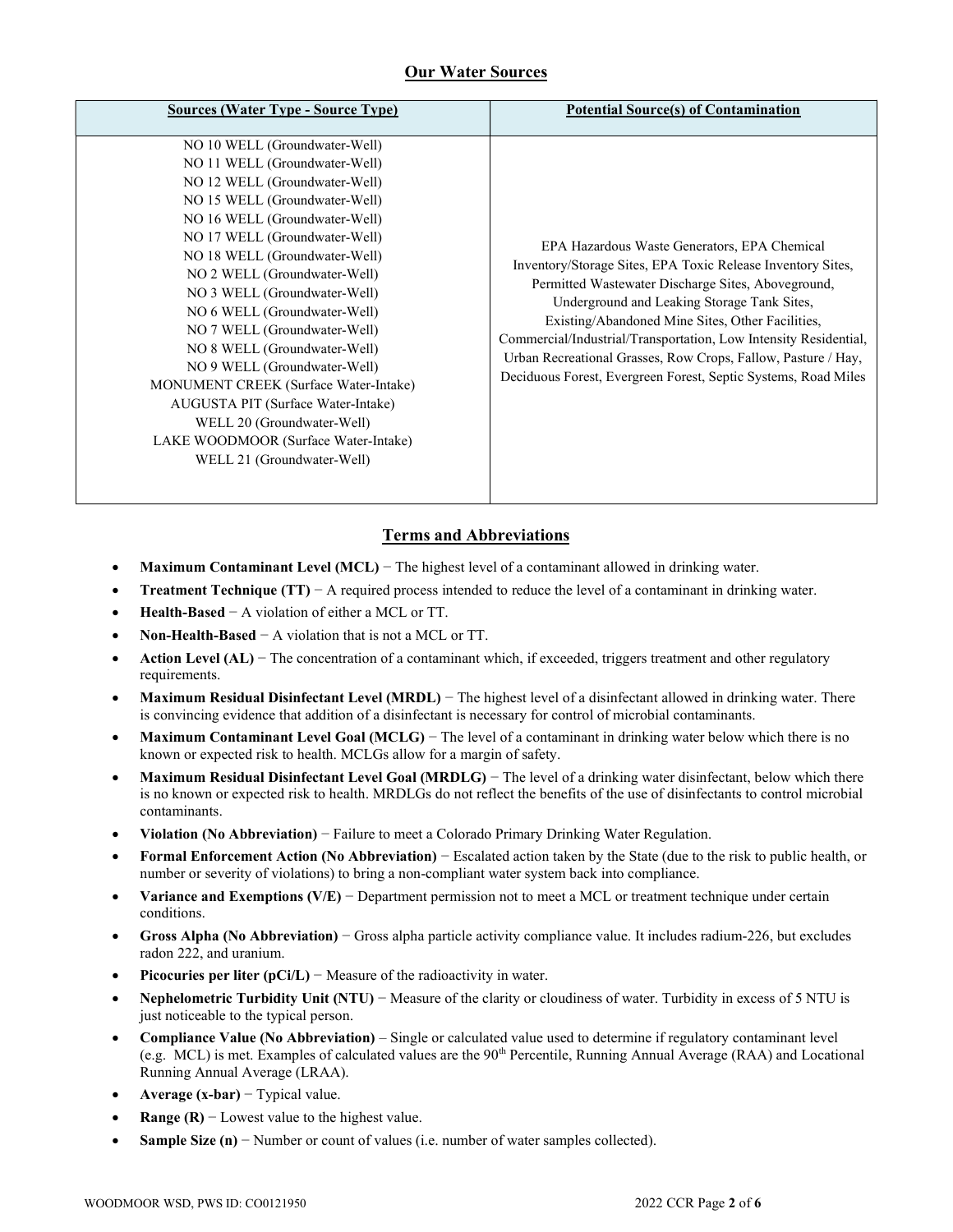- Parts per million = Milligrams per liter (ppm = mg/L) One part per million corresponds to one minute in two years or a single penny in \$10,000.
- Parts per billion = Micrograms per liter (ppb =  $ug/L$ ) One part per billion corresponds to one minute in 2,000 years, or a single penny in \$10,000,000.
- Not Applicable  $(N/A)$  Does not apply or not available.
- Level 1 Assessment A study of the water system to identify potential problems and determine (if possible) why total coliform bacteria have been found in our water system.
- Level 2 Assessment A very detailed study of the water system to identify potential problems and determine (if possible) why an E. coli MCL violation has occurred and/or why total coliform bacteria have been found in our water system on multiple occasions.

# Detected Contaminants

WOODMOOR WSD routinely monitors for contaminants in your drinking water according to Federal and State laws. The following table(s) show all detections found in the period of January 1 to December 31, 2021 unless otherwise noted. The State of Colorado requires us to monitor for certain contaminants less than once per year because the concentrations of these contaminants are not expected to vary significantly from year to year, or the system is not considered vulnerable to this type of contamination. Therefore, some of our data, though representative, may be more than one year old. Violations and Formal Enforcement Actions, if any, are reported in the next section of this report.

Note: Only detected contaminants sampled within the last 5 years appear in this report. If no tables appear in this section then no contaminants were detected in the last round of monitoring.

|                                    | Disinfectants Sampled in the Distribution System<br><b>TT Requirement:</b> At least 95% of samples per period (month or quarter) must be at least 0.2 ppm <b>OR</b><br>If sample size is less than 40 no more than 1 sample is below $0.2$ ppm<br>Typical Sources: Water additive used to control microbes |                                                                     |                                                |                              |                 |             |  |
|------------------------------------|------------------------------------------------------------------------------------------------------------------------------------------------------------------------------------------------------------------------------------------------------------------------------------------------------------|---------------------------------------------------------------------|------------------------------------------------|------------------------------|-----------------|-------------|--|
| <b>Disinfectant</b><br><b>Name</b> | <b>Time Period</b>                                                                                                                                                                                                                                                                                         | <b>Results</b>                                                      | <b>Number of Samples</b><br><b>Below Level</b> | <b>Sample</b><br><b>Size</b> | TT<br>Violation | <b>MRDL</b> |  |
| Chlorine                           | December, 2021                                                                                                                                                                                                                                                                                             | Lowest period percentage of samples<br>meeting TT requirement: 100% | 0                                              | 15                           | N <sub>0</sub>  | $4.0$ ppm   |  |

| Lead and Copper Sampled in the Distribution System |                                |                                |                              |                           |                                      |                                              |                                                    |                                                                               |
|----------------------------------------------------|--------------------------------|--------------------------------|------------------------------|---------------------------|--------------------------------------|----------------------------------------------|----------------------------------------------------|-------------------------------------------------------------------------------|
| Contaminant<br><b>Name</b>                         | Time<br>Period                 | 90 <sup>th</sup><br>Percentile | <b>Sample</b><br><b>Size</b> | Unit of<br><b>Measure</b> | 90 <sup>th</sup><br>Percentile<br>AL | <b>Sample</b><br><b>Sites</b><br>Above<br>AL | 90 <sup>th</sup><br>Percentile<br>AL<br>Exceedance | <b>Typical Sources</b>                                                        |
| Copper                                             | 07/27/2021<br>to<br>08/05/2021 | 0.16                           | 60                           | ppm                       | 1.3                                  | $\theta$                                     | N <sub>o</sub>                                     | Corrosion of<br>household plumbing<br>systems; Erosion of<br>natural deposits |
| Lead                                               | 07/27/2021<br>to<br>08/05/2021 | $\mathfrak{D}$                 | 60                           | ppb                       | 15                                   |                                              | N <sub>o</sub>                                     | Corrosion of<br>household plumbing<br>systems; Erosion of<br>natural deposits |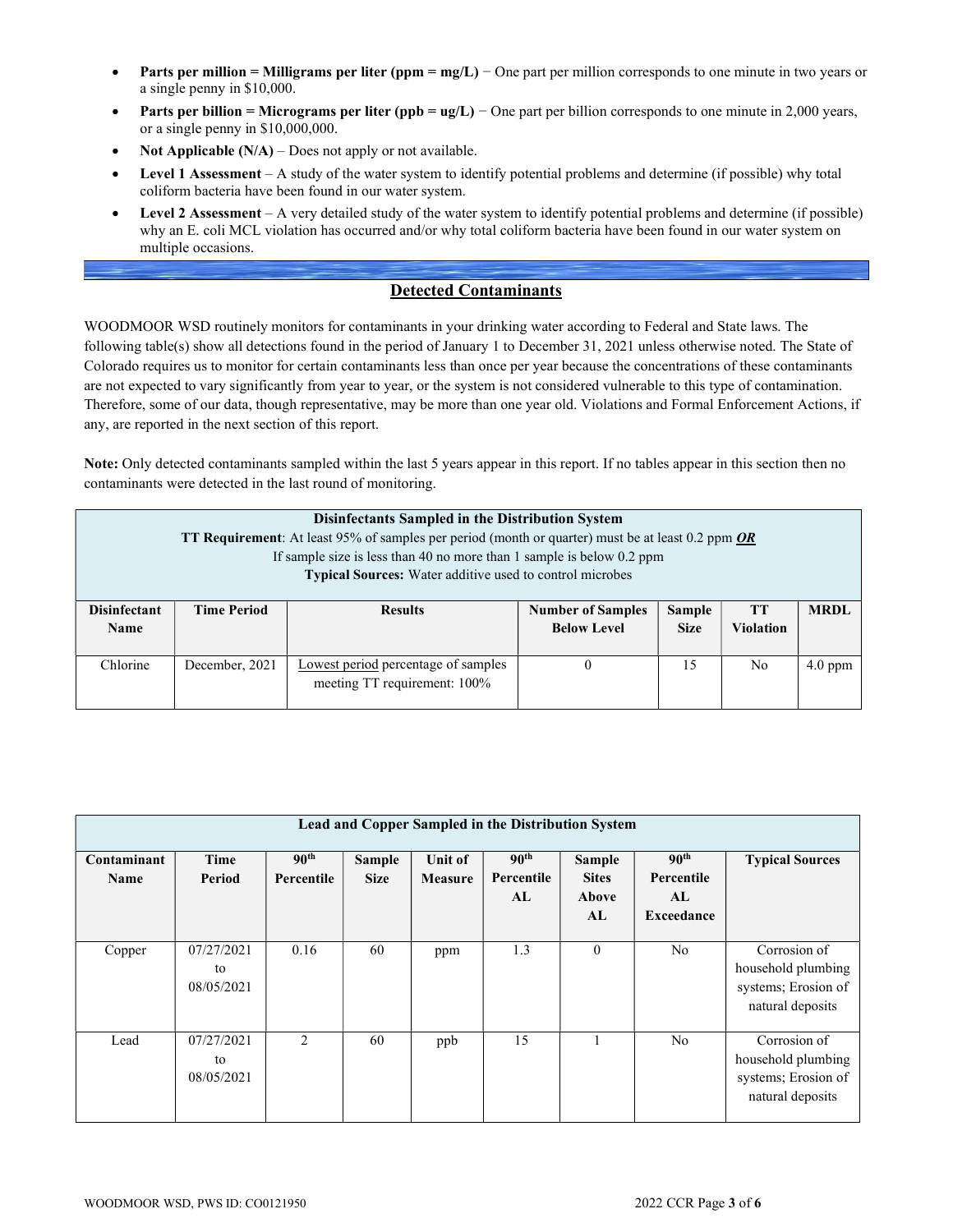| Lead and Copper Sampled in the Distribution System |                                |                                |                       |                           |                                      |                                              |                                                    |                                                                               |
|----------------------------------------------------|--------------------------------|--------------------------------|-----------------------|---------------------------|--------------------------------------|----------------------------------------------|----------------------------------------------------|-------------------------------------------------------------------------------|
| Contaminant<br><b>Name</b>                         | Time<br>Period                 | 90 <sup>th</sup><br>Percentile | Sample<br><b>Size</b> | <b>Unit of</b><br>Measure | 90 <sup>th</sup><br>Percentile<br>AL | Sample<br><b>Sites</b><br><b>Above</b><br>AL | 90 <sup>th</sup><br>Percentile<br>AL<br>Exceedance | <b>Typical Sources</b>                                                        |
| Copper                                             | 05/10/2021<br>to<br>05/18/2021 | 0.14                           | 60                    | ppm                       | 1.3                                  | $\theta$                                     | No                                                 | Corrosion of<br>household plumbing<br>systems; Erosion of<br>natural deposits |

| Disinfection Byproducts Sampled in the Distribution System |      |         |                       |                              |                           |            |             |                                |                                             |
|------------------------------------------------------------|------|---------|-----------------------|------------------------------|---------------------------|------------|-------------|--------------------------------|---------------------------------------------|
| Name                                                       | Year | Average | Range<br>$Low - High$ | <b>Sample</b><br><b>Size</b> | <b>Unit of</b><br>Measure | <b>MCL</b> | <b>MCLG</b> | <b>MCL</b><br><b>Violation</b> | <b>Typical Sources</b>                      |
| Total<br>Haloacetic<br>Acids<br>(HAA5)                     | 2021 | 5.97    | $0$ to 28             | 8                            | ppb                       | 60         | N/A         | No                             | Byproduct of drinking<br>water disinfection |
| Total<br>Trihalome<br>thanes<br>(TTHM)                     | 2021 | 14      | 1.4 to 64.6           | 8                            | ppb                       | 80         | N/A         | N <sub>o</sub>                 | Byproduct of drinking<br>water disinfection |

| Disinfection Byproducts Sampled at the Entry Point to the Distribution System |      |         |              |             |                |            |             |                  |                        |
|-------------------------------------------------------------------------------|------|---------|--------------|-------------|----------------|------------|-------------|------------------|------------------------|
| Contaminant                                                                   | Year | Average | Range        | Sample      | Unit of        | <b>MCL</b> | <b>MCLG</b> | <b>MCL</b>       | <b>Typical Sources</b> |
| <b>Name</b>                                                                   |      |         | $Low - High$ | <b>Size</b> | <b>Measure</b> |            |             | <b>Violation</b> |                        |
|                                                                               |      |         |              |             |                |            |             |                  |                        |
| <b>Bromate</b>                                                                | 2017 | 7.67    | 5.2 to 12    |             | ppb            | 10         | $\theta$    | No               | Byproduct of           |
|                                                                               |      |         |              |             |                |            |             |                  | drinking water         |
|                                                                               |      |         |              |             |                |            |             |                  | disinfection           |
|                                                                               |      |         |              |             |                |            |             |                  |                        |

| Summary of Turbidity Sampled at the Entry Point to the Distribution System |                    |                                                                                               |                                                                              |                  |                |  |  |  |
|----------------------------------------------------------------------------|--------------------|-----------------------------------------------------------------------------------------------|------------------------------------------------------------------------------|------------------|----------------|--|--|--|
| Contaminant                                                                | <b>Sample</b>      | <b>Level Found</b>                                                                            | <b>TT Requirement</b>                                                        | <b>TT</b>        | <b>Typical</b> |  |  |  |
| <b>Name</b>                                                                | Date               |                                                                                               |                                                                              | <b>Violation</b> | <b>Sources</b> |  |  |  |
| Turbidity                                                                  | Date/Month:<br>Sep | Highest single measurement:<br>0.34 NTU                                                       | Maximum 1 NTU for any single<br>measurement                                  | No               | Soil Runoff    |  |  |  |
| Turbidity                                                                  | Month:<br>Oct      | Lowest monthly percentage of<br>samples meeting TT requirement<br>for our technology: $100\%$ | In any month, at least 95% of<br>samples must be less than 0.3<br><b>NTU</b> | N <sub>o</sub>   | Soil Runoff    |  |  |  |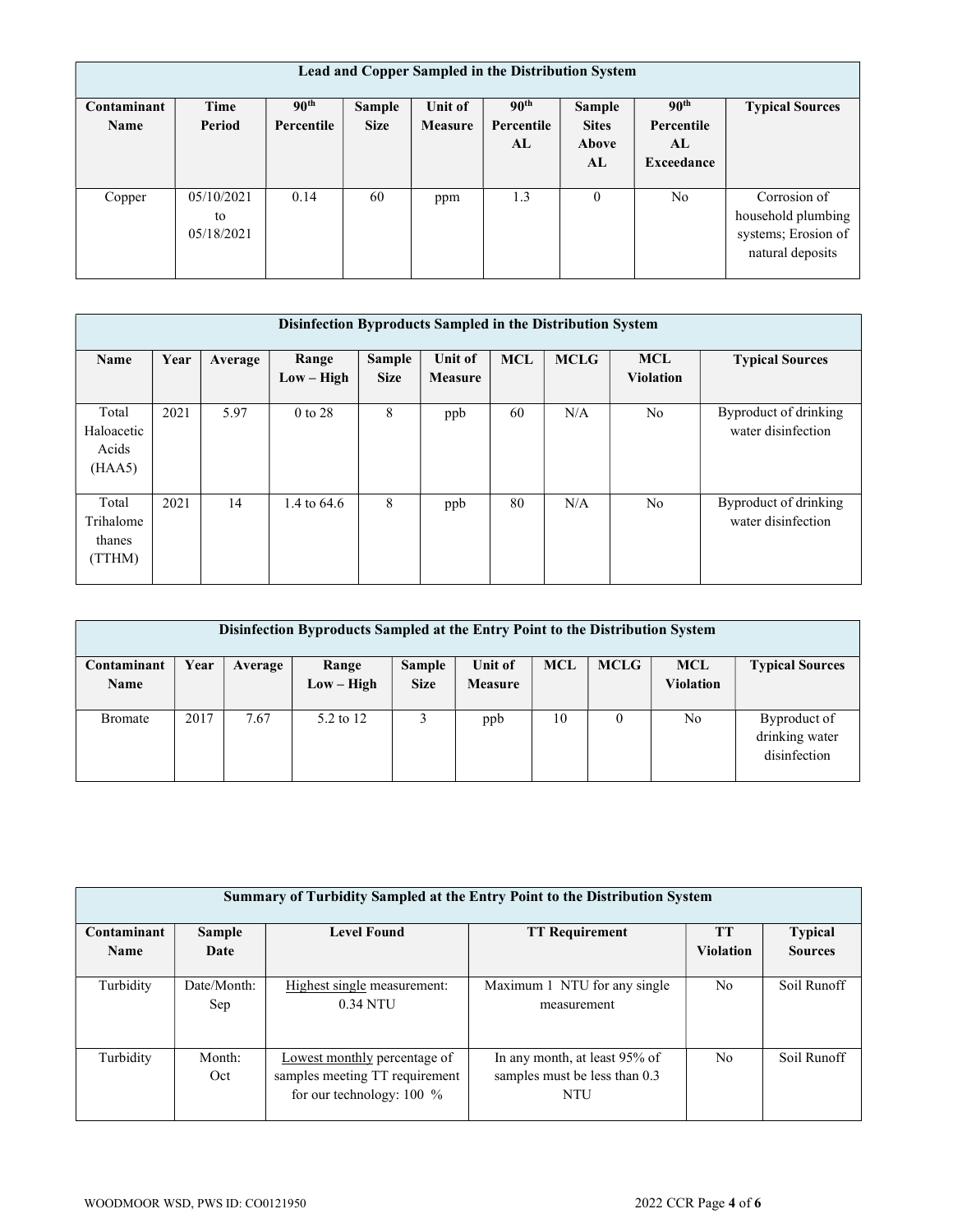| Radionuclides Sampled at the Entry Point to the Distribution System |      |         |                       |             |                |            |             |                |                                |
|---------------------------------------------------------------------|------|---------|-----------------------|-------------|----------------|------------|-------------|----------------|--------------------------------|
| Contaminant                                                         | Year | Average | Range                 | Sample      | <b>Unit of</b> | <b>MCL</b> | <b>MCLG</b> | <b>MCL</b>     | <b>Typical Sources</b>         |
| <b>Name</b>                                                         |      |         | $Low - High$          | <b>Size</b> | <b>Measure</b> |            |             | Violation      |                                |
| Gross Alpha                                                         | 2018 | 2.27    | $0.7 \text{ to } 3.8$ | 4           | pCi/L          | 15         | $\Omega$    | No             | Erosion of<br>natural deposits |
| Combined<br>Radium                                                  | 2018 | 2.97    | 1.9 to $3.6$          | 4           | pCi/L          | 5          | $\theta$    | N <sub>0</sub> | Erosion of<br>natural deposits |

|                            | Inorganic Contaminants Sampled at the Entry Point to the Distribution System |                  |                       |                              |                    |                 |                 |                                |                                                                                                                                                |
|----------------------------|------------------------------------------------------------------------------|------------------|-----------------------|------------------------------|--------------------|-----------------|-----------------|--------------------------------|------------------------------------------------------------------------------------------------------------------------------------------------|
| Contaminant<br><b>Name</b> | Year                                                                         | Average          | Range<br>$Low - High$ | <b>Sample</b><br><b>Size</b> | Unit of<br>Measure | <b>MCL</b>      | <b>MCLG</b>     | <b>MCL</b><br><b>Violation</b> | <b>Typical Sources</b>                                                                                                                         |
| Barium                     | 2021                                                                         | 0.08             | $0.06$ to $0.09$      | $\overline{5}$               | ppm                | $\overline{c}$  | $\overline{2}$  | $\overline{No}$                | Discharge of<br>drilling wastes;<br>discharge from<br>metal refineries;<br>erosion of natural<br>deposits                                      |
| Chromium                   | 2021                                                                         | $\mathbf{1}$     | $0$ to $2\,$          | 5                            | ppb                | 100             | 100             | No                             | Discharge from<br>steel and pulp<br>mills; erosion of<br>natural deposits                                                                      |
| Fluoride                   | 2021                                                                         | 1.3              | 1.3 to 1.3            | $\mathbf{1}$                 | ppm                | $\overline{4}$  | $\overline{4}$  | $\overline{No}$                | Erosion of natural<br>deposits; water<br>additive which<br>promotes strong<br>teeth; discharge<br>from fertilizer and<br>aluminum<br>factories |
| Nitrate                    | 2021                                                                         | 0.06             | $0$ to $0.3$          | $\overline{5}$               | ppm                | $\overline{10}$ | $\overline{10}$ | $\overline{No}$                | Runoff from<br>fertilizer use;<br>leaching from<br>septic tanks,<br>sewage; erosion of<br>natural deposits                                     |
| Selenium                   | 2021                                                                         | $\overline{0.8}$ | $0$ to $4$            | $\overline{5}$               | ppb                | 50              | 50              | N <sub>o</sub>                 | Discharge from<br>petroleum and<br>metal refineries;<br>erosion of natural<br>deposits; discharge<br>from mines                                |